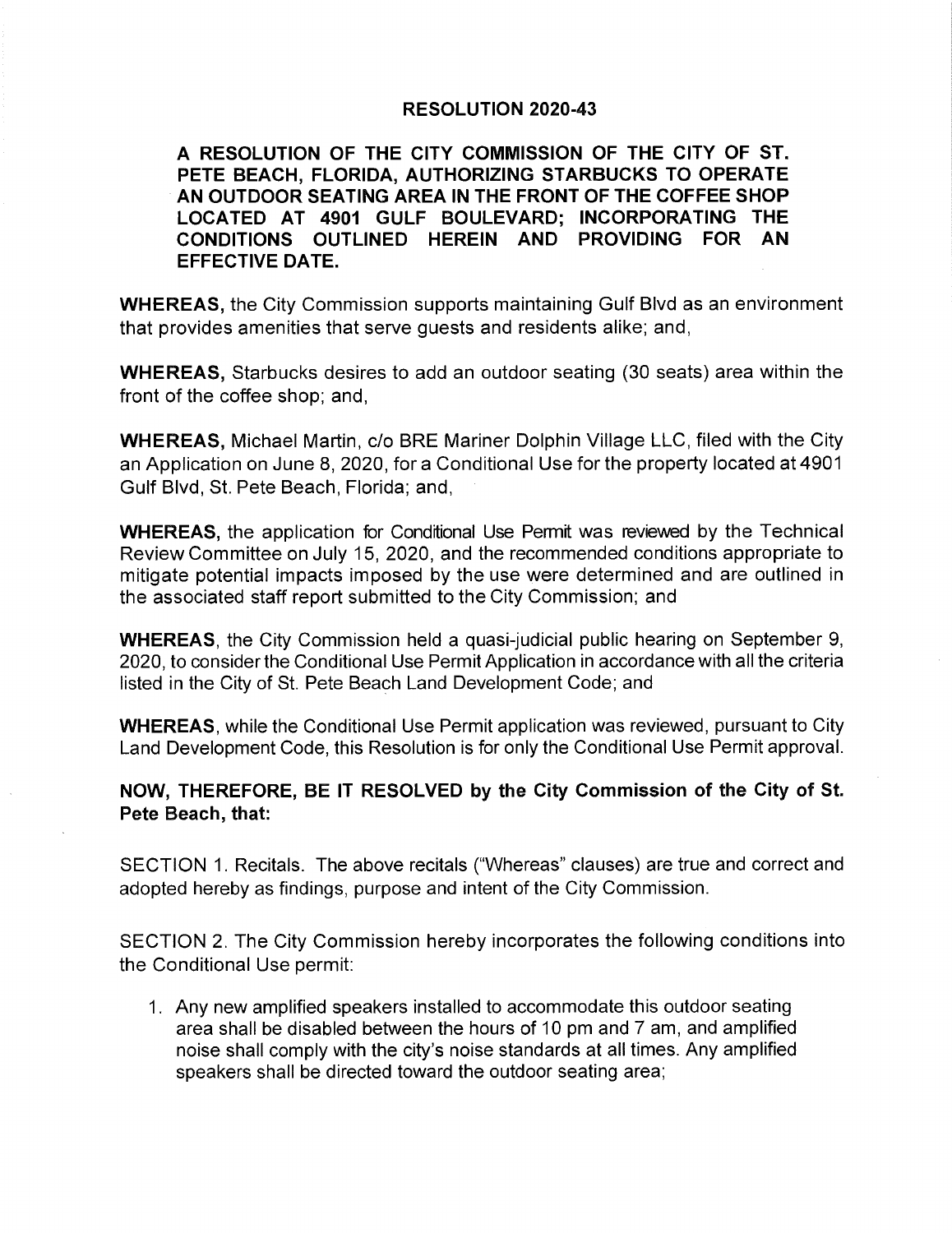- 2. Any new lighting installed to accommodate this request shall be shielded and directed toward the outdoor seating area, and away from adjacent properties;
- 3. At least one trash can shall be installed in the outdoor seating area;
- 4. Upon issuance of a tropical storm or hurricane warning, all tables, chairs, and other temporary equipment shall be securely stored inside.
- 5. A six- foot tall hedge shall be installed along the northern side of the property abutting the outdoor seating area, except that the hedge may be reduced to four feet in height if it conflicts with required front property setbacks for hedges;
- 6,6. Any violation of these conditions shall entitle the City Commission to modify or revoke the Conditional Use Permit.

SECTION 3. Effective Date. This resolution shall take effect immediately upon adoption.

PASSED AND APPROVED BY THE CITY COMMISSION OF THE CITY OF ST. PETE BEACH, FLORIDA, THIS 9TH DAY OF SEPTEMBER 2020.

> CITY COMMISSION, CITY OF ST. PETE BEACH, FLORIDA.

Alan Johnson Mayor V

ATTEST:

Amber LaRowe, City Clerk

APPROVED AS TO FORM AND LEGAL SUFFICIENCY:

Andrew Dickman, City Attorney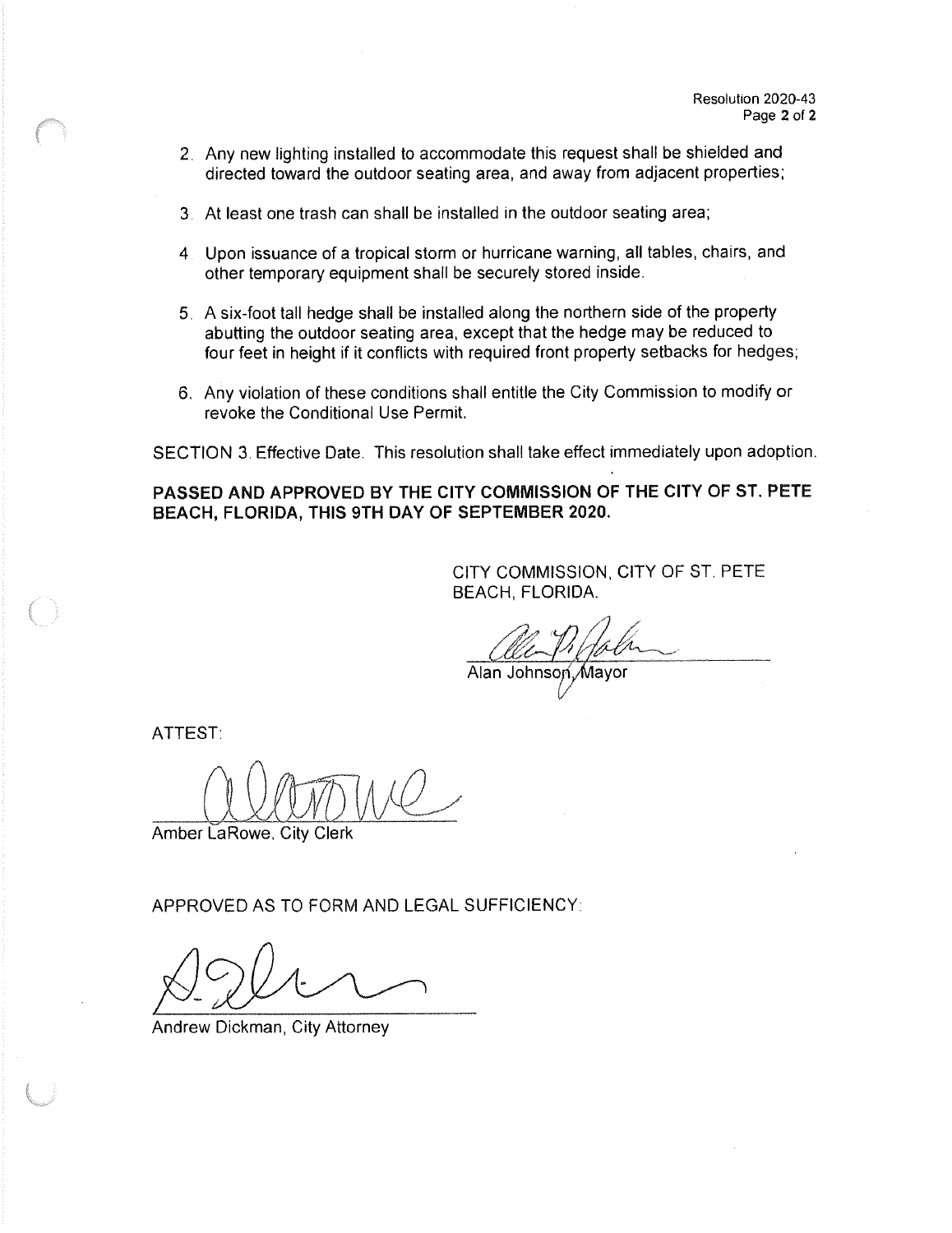## Tampa Bay Times Published Daily

# COUNTY OF Pinellas

Before the undersigned authority personally appeared Jill Harrison who on oath says that he/she is Legal Advertising Representative of the Tampa Bay Times a daily newspaper printed in St. Petersburg, in Pinellas County, Florida; that the attached copy of advertisement, being a Legal Notice in the matter RE: 9-9-20 Virtual PH was published in Tampa Bay Times: 8/26/20 in said newspaper in the issues of Tampa Bay Times\Local B\Pinellas

Affiant further says the said Tampa Bay Times is a newspaper published in Pinellas County, Florida and that the said newspaper has heretofore been continuously published in said Pinellas County, Florida each day and has been entered as a second class mail matter at the post office in said Pinellas County, Florida for a period of one year next preceding the first publication of the attached copy of advertisement, and affiant further says that he/she neither paid not promised any person, firm or corporation any discount, rebate, commission or refund for the purpose of securing this advertisement for publication in the or refund for the purpose of securing this advertisement for publication in the

.<br>Siedsture & ffiant

and subscribed defore me this .08/26/2020

Signature of Notary Pullic

Personally known

Personally known in the produced identification

Type of identification produced



 $\mathbf x$ 

## CITY OF ST. PETE BEACH NOTICE OF VIRTUAL PUBLIC HEARING  $\mathbf{L}$

The City of St. Pete Beach City Commission will consider approval of the following:

CONDITIONAL USE – OUTDOOR SEATING – BURGER-ISH<br>REQUEST TO ESTABLISH A 700SF OUTDOOR SEATING AREA CONTAINING 50 SEATS FOR A NEW EATING AND DRINKING CONTAINING 50 SEATS FOR A NEW EATING AND DRINKING ESTABLISHMENT AT DOLPHIN VILLAGE ( 4901 GULF BLVD, CASE # 19067).

CONDITIONAL USE - OUTDOOR SEATING - STARBUCKS, OF OUTDOOR SEATING AREA CONTAINING 30 SEATS FOR A NEW STARBUCKS COFFEE AT DOLPHIN VILLAGE (4901 GULF NEW STARBUCKS COFFEE AT DOLPHIN VILLAGE (1991 GOLPHIN)  $B = \frac{B}{2}$ 

## CONDITIONAL USE - DOCK EXTENSION - SAND COVE<br>APARTMENTS

EQUEST FOR CONSTRUCTION OF AN 80SF (8'X10') EXTENSION TO AN EXISTING 295 SF CLASS B DOCK (LDC EXTENSION TO AN EXISTING 295 SF CLASS B DOCK (LDC  $\Box$ , 42.4( $\Box$ ), (3813 GULF BLVD, OASE #20038).

A public hearing on the above cases will be held on the date and time below:<br>NAME OF BOARD

# City Commission

DATE TIME NAME OF BOARD September 9, 2020 6: 00 PM

#### VIRTUAL ATTENDANCE ONLY\*\*

PURSUANT TO FLORIDA GOVERNOR **EXECUTIVE ORDER 20-69**  $\overline{a}$ LOCAL GOVERNMENT PUBLIC MEETINGS"

TO PARTICIPATE:<br>URL: https://zoom.us/j/86920128836 -ORal: +1 929-205-6099 | Meeting ID: 869 2012 8836

NOTE: The above-scheduled public hearing may be continued from time to time pending adjournment. Any written comments that are received on the subject matter will become part of the official record. Any person who decides to appeal any decision of the Board of Adjustment with respect to any matter considered at this hearing will need a record of the proceedings and, for such purposes, may need to ensure that a verbatim record of the proceedings is made, which  $\frac{1}{2}$  to ensure the consumption of the proceedings is made, which  $\frac{1}{2}$ record includes the testimony and evidence upon which the appeal

is based.<br>Copies of these variance applications are on file in the Community Development Department and may be inspected by the public. Any interested party may appear at the hearing and be heard with respect to the variance applications.

### FOR MORE INFORMATION OR TO VIEW THE FILE ON THIS REQUEST, PLEASE CONTACT:

City of St. Pete Beach ,<br>mmunity Development minemy Bereichman Department II<br>E Coroy Avenue, St. Pete Beach, Floridi  $15579795$ 727) 367- 2735

AMERICANS WITH DISABILITIES ACT: Florida Statutes Chapter<br>286.26. Accessibility of public hearings to the physically handicapped. In accordance with the Americans with Disabilities Act and Florida Statutes, persons needing special accommodations to participate in a hearing should contact City Hall at (727) 367-2735 no later than forty-eight (48) hours prior to the hearing for assistance. no later than forty- eight (48) hours prior to the hearing for assistance. US010, 17 1km in an assistance. US0

8/ 26/ 1,020